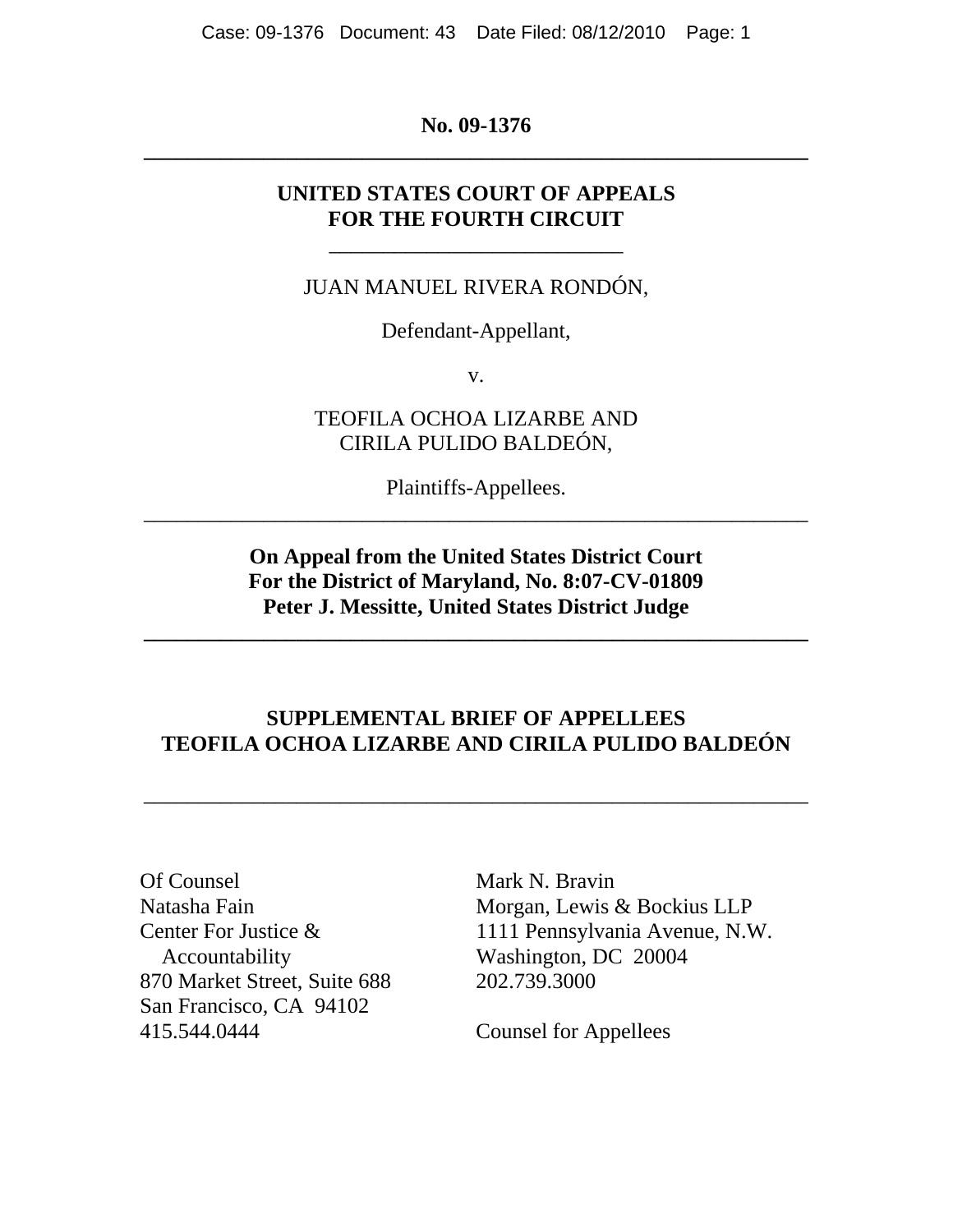## **CORPORATE DISCLOSURE STATEMENT**

In accordance with Fed. R. App. P. and Local Rule 26.1, Appellees Teofila Ochoa Lizarbe and Cirila Pulido Baldeón state as follows: Appellees are not publicly held corporations or any other corporate entity. No publicly held corporation or any other publicly held entity has a direct financial interest in the outcome of this litigation. No party is a trade association. This case does not arise out of a bankruptcy proceeding.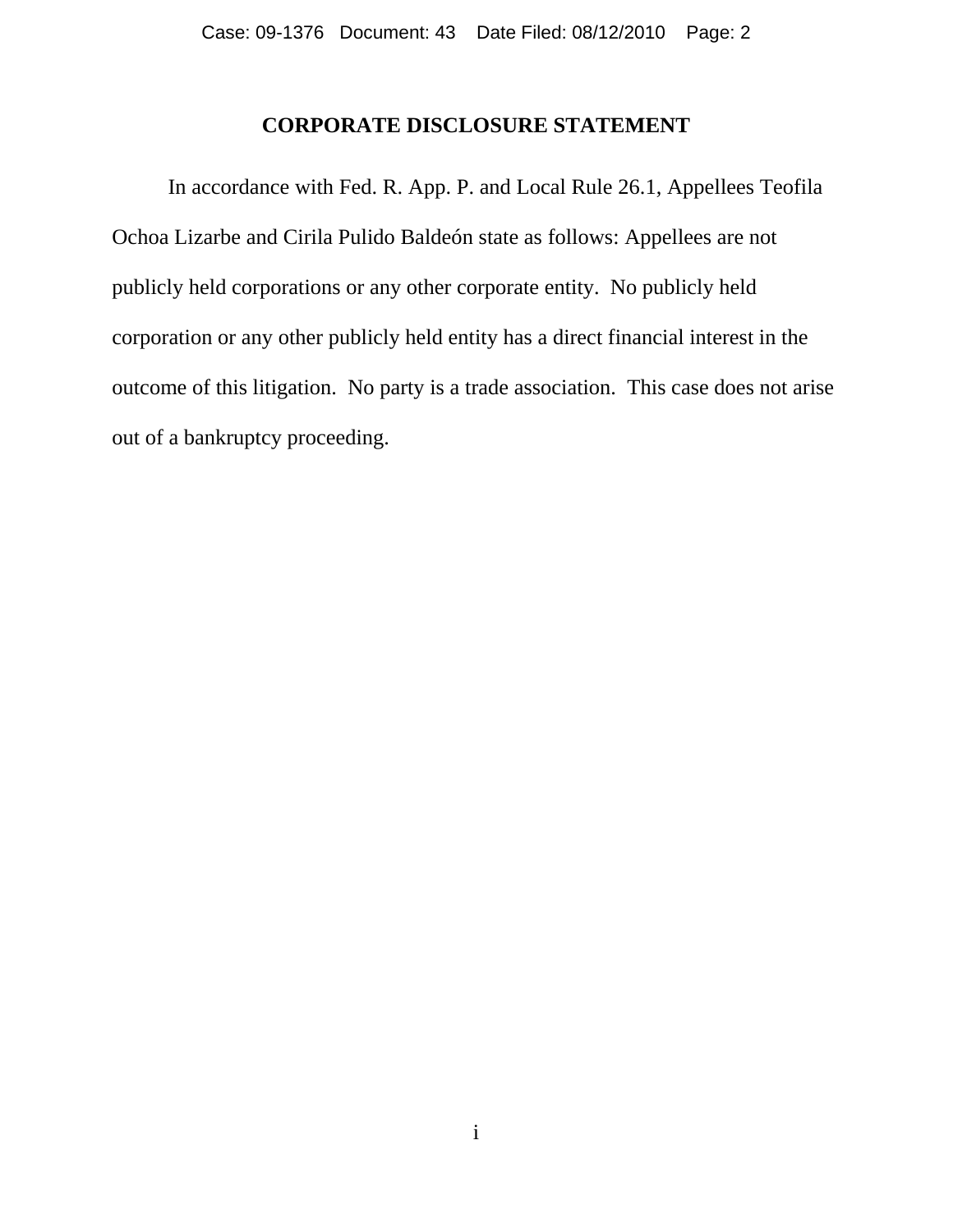# **TABLE OF CONTENTS**

# Page

| $\mathbf{I}$ .                   | The <i>Samantar</i> Court Concluded That the Plain<br>Language of the FSIA Does Not Extend         |  |  |
|----------------------------------|----------------------------------------------------------------------------------------------------|--|--|
| II.                              | The History and Purpose of the FSIA Demonstrate                                                    |  |  |
| III.                             | This Court Need Not Address Whether Former                                                         |  |  |
| IV.                              | Appellant Waived the Defense of Non-Statutory<br><b>Official Immunity By Not Raising the Issue</b> |  |  |
|                                  |                                                                                                    |  |  |
| <b>CERTIFICATE OF COMPLIANCE</b> |                                                                                                    |  |  |

# CERTIFICATE OF SERVICE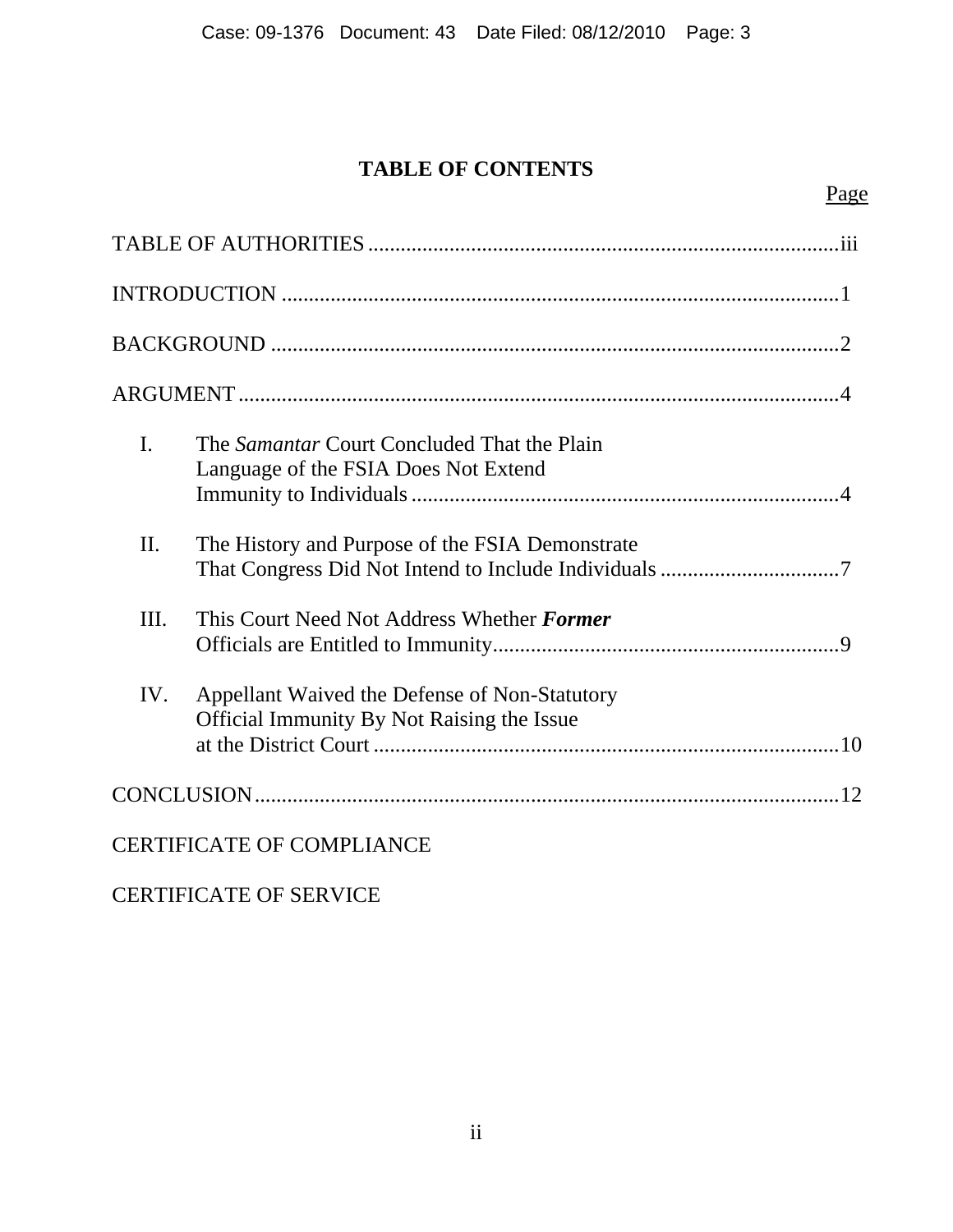# **TABLE OF AUTHORITIES**

# **FEDERAL CASES**

| Carpenter v. Chile, No. 09-3743-cv, 2010 WL 2558012 (2d)      |
|---------------------------------------------------------------|
| Chuidian v. Philippine National Bank, 912 F.2d 1095 (9th Cir. |
| Foremost-McKesson, Inc. v. Islamic Republic of Iran, 905 F.2d |
|                                                               |
|                                                               |
|                                                               |
|                                                               |
|                                                               |

# **FEDERAL STATUTES**

| $\overline{\mathbf{iii}}$ |  |
|---------------------------|--|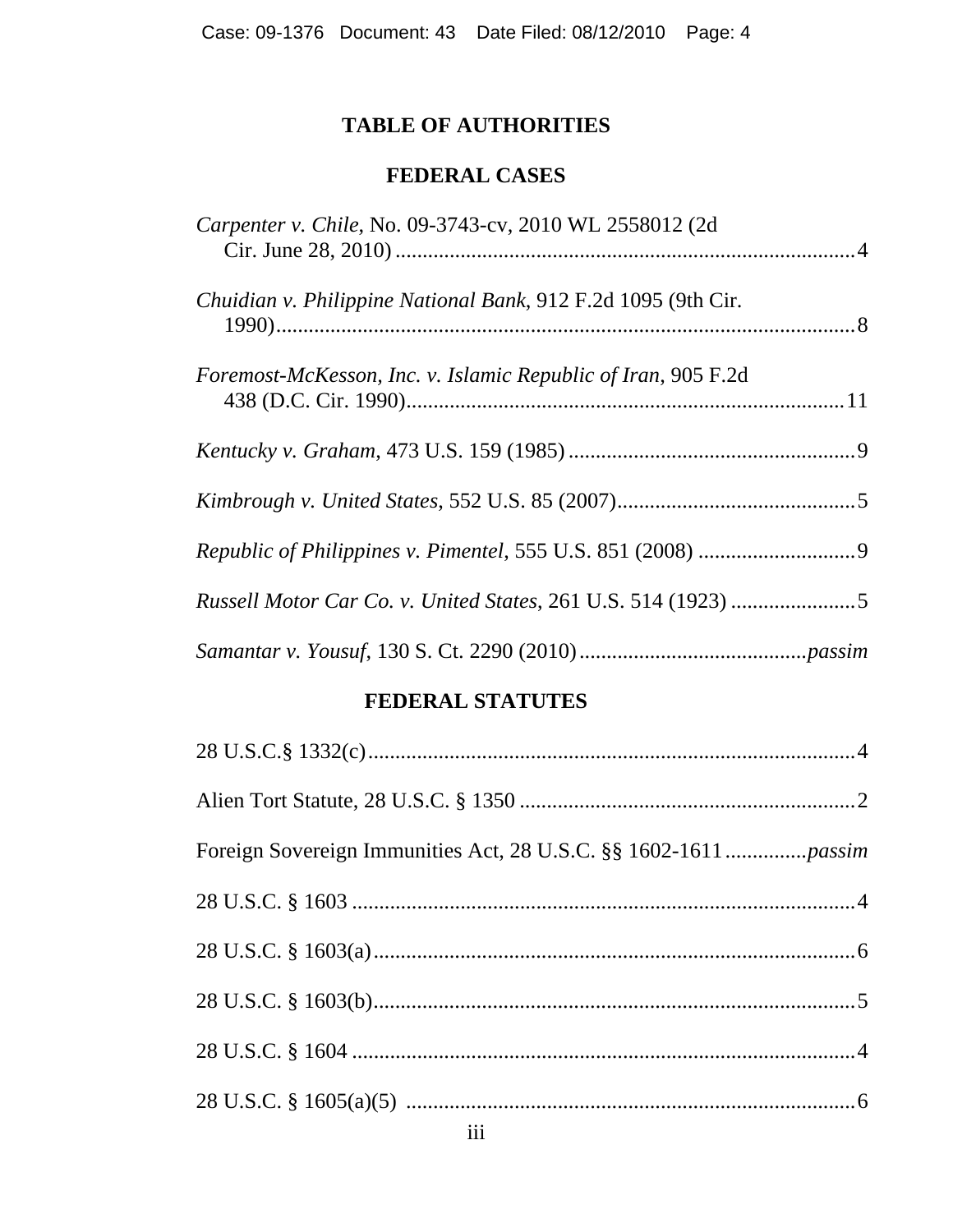# **MISCELLANEOUS**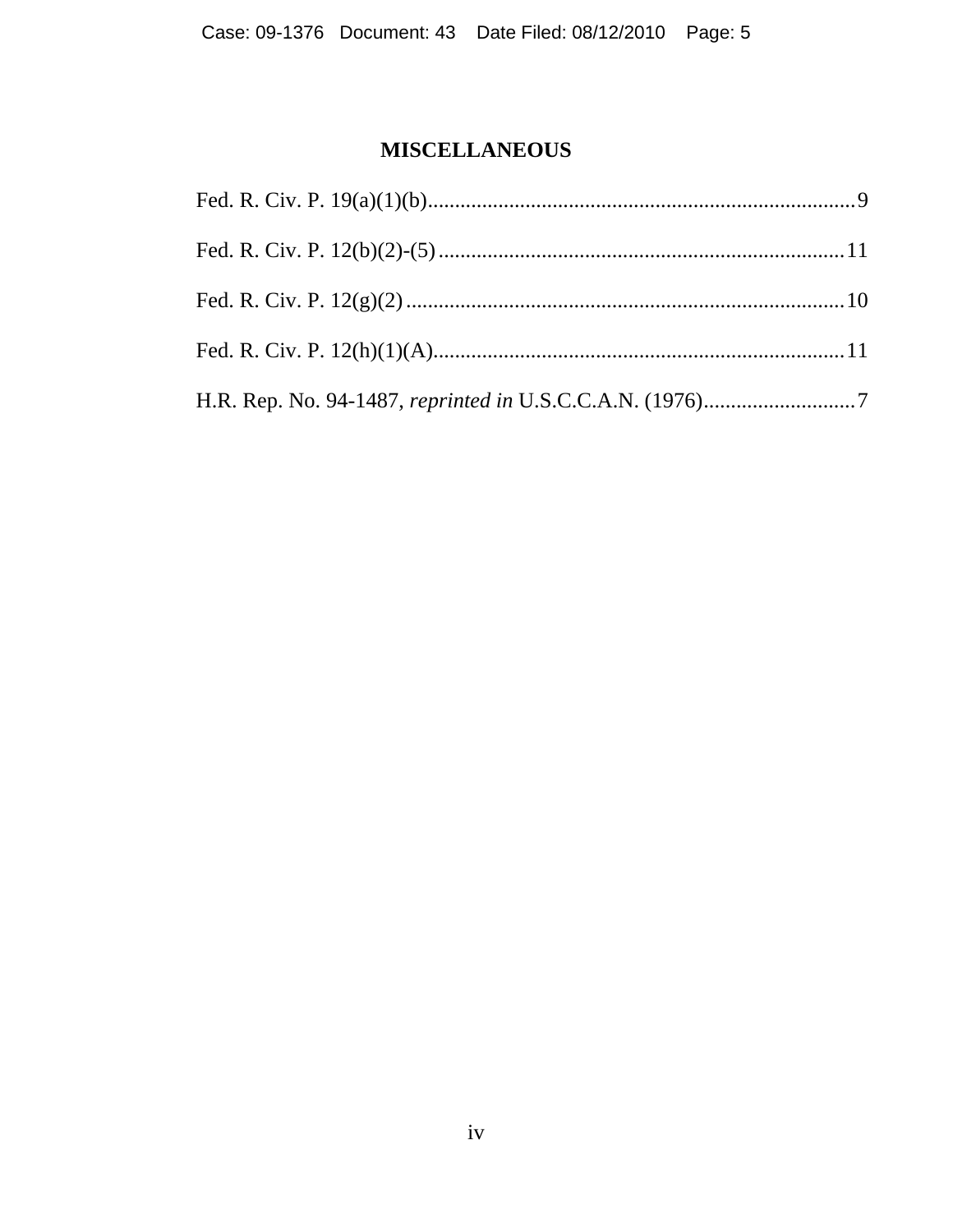#### **INTRODUCTION**

 On April 23, 2010, the Court removed this case from the oral argument calendar and placed it in abeyance pending the Supreme Court's decision in *Samantar v. Yousuf*. The decision in that case was issued June 1, 2010, *Samantar v. Yousuf*, 130 S. Ct. 2290 (2010), and on June 10, 2010 this Court ordered the parties to brief the effect, if any, of that decision on the issues pending in this appeal.

 As explained below, the Supreme Court in *Samantar* held that the Foreign Sovereign Immunities Act ("FSIA"), 28 U.S.C. §§1602-1611, does not apply to individuals and therefore cannot confer statutory immunity from suit on an individual sued for acts committed as an official of a foreign state. That holding is dispositive of the pending appeal by Appellant Rivera Rondón, who was sued for atrocities in which he participated while serving as an officer in the Peruvian Army.

 In *Samantar*, as here, an individual sought to evade liability for egregious human rights abuses by arguing that he was immune from suit under the FSIA because he acted in an "official capacity." The Supreme Court unanimously affirmed this Court's holding that FSIA immunity from suit does not apply to "individuals acting in their official capacity." The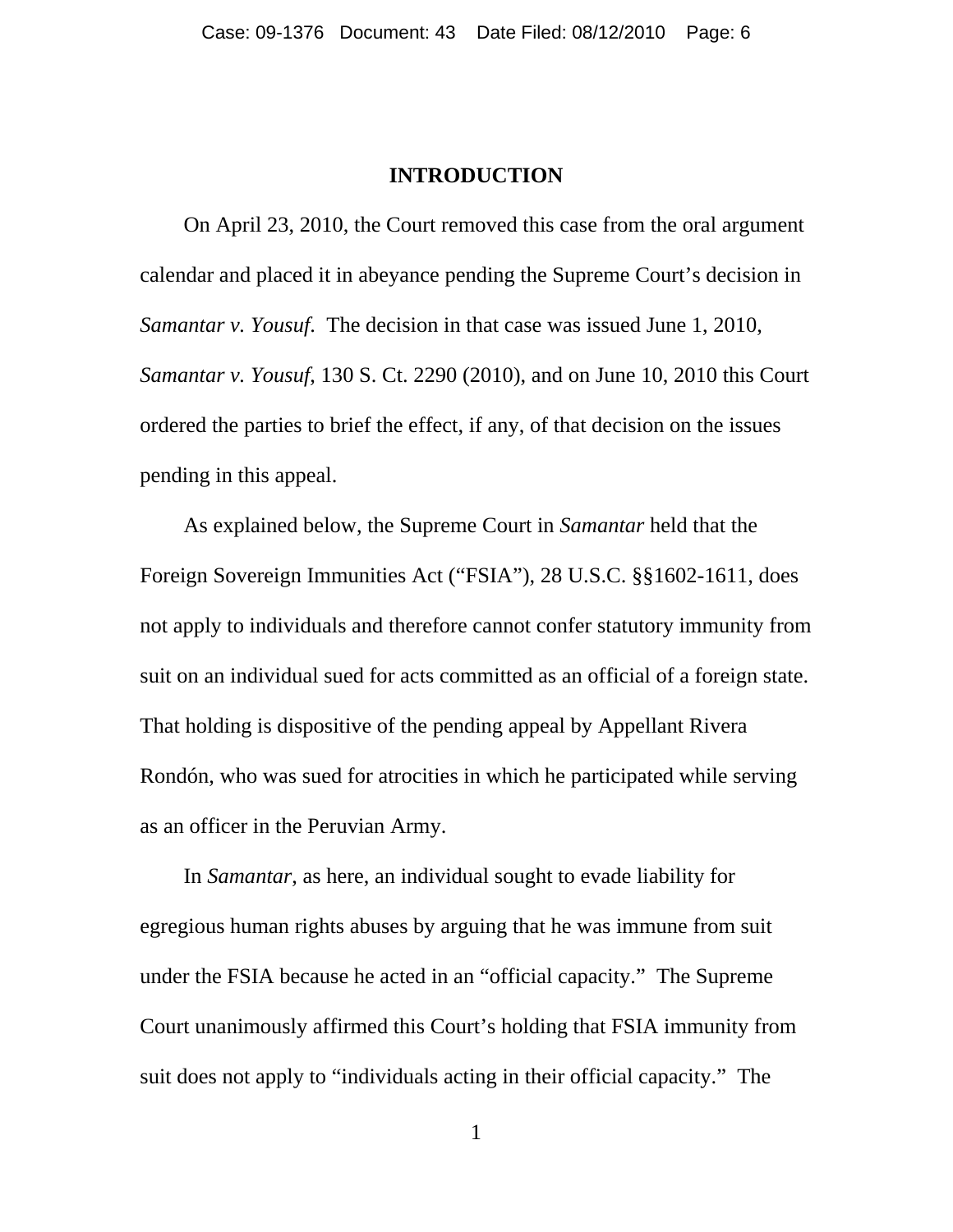Court explained, "[o]ur review of the text, purpose, and history of the FSIA leads us to the conclusion that the Court of Appeals correctly held the FSIA does not govern petitioner's claim of immunity" as a former foreign government official. *Samantar*, 130 S.Ct. at 2292. The Court expressly rejected the same arguments that Appellant advances in this case. Thus, the *Samantar* decision shuts the door on Appellant's claim of immunity from suit under the FSIA. Accordingly, the Court should affirm the district court's denial of Appellant's motion to dismiss the complaint.

#### **BACKGROUND**

 Appellees Teofila Ochoa Lizarbe and Cirila Pulido Baldeón, individually and as representatives of the estates of relatives, sued Appellant Rivera Rondón under the Torture Victim Protection Act (TVPA), 28 U.S.C. §1350 (note), and the Alien Tort Statute (ATS), 28 U.S.C. §1350, for torture, war crimes, crimes against humanity, and extrajudicial killing, for his involvement in the Accomarca Massacre in Peru. During the 1985 Massacre, scores of innocent civilians were brutally killed. Appellant personally commanded one of at least four Peruvian Army patrol units involved in the massacre of 69 women, children, and elderly men.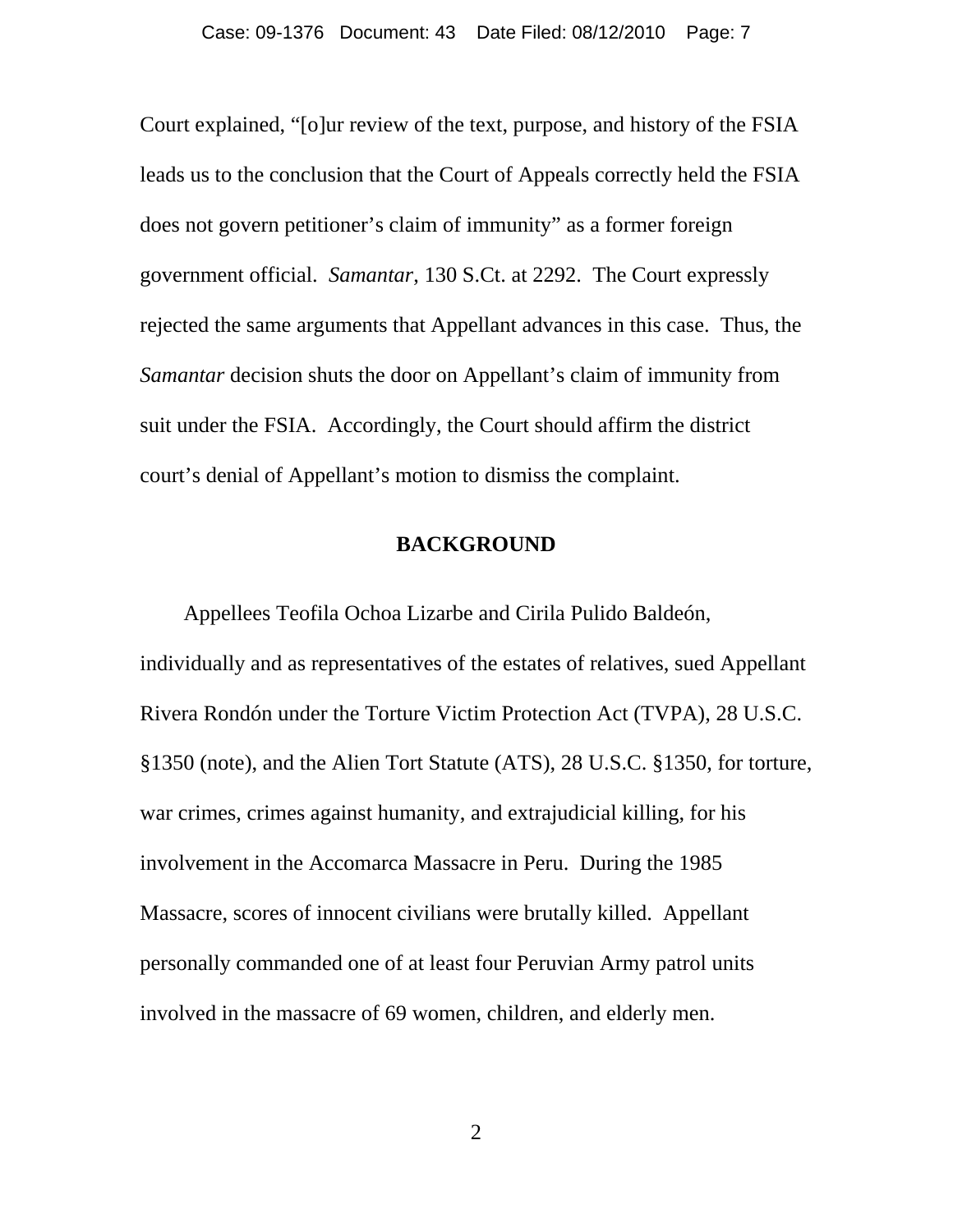On December 21, 2007, Appellant moved to dismiss the complaint on six grounds. Appellant argued that: (1) he was entitled to immunity under the FSIA; (2) Plaintiffs' claims are time-barred; (3) Plaintiffs failed to exhaust their remedies in Peru before pursuing claims under international law; (4) the complaint raises nonjusticiable political questions; (5) the Court lost jurisdiction after Appellant's deportation from the United States; and (6) the Act of State Doctrine bars Plaintiffs' claims. The district court denied Appellant's motion to dismiss. Appellant filed this interlocutory appeal challenging the denial of his claim of FSIA immunity and asking the Court to exercise pendent appellant jurisdiction to review the district court's refusal to dismiss the complaint on statute of limitations or exhaustion of remedies grounds.<sup>1</sup> With respect to his claim that he is entitled to immunity under the FSIA, Appellant argued "it is hard to imagine a plainer example of a military officer acting in his official capacity than that alleged by Lizarbe and Baldeón themselves in the complaint." App. Br. at 31.

The *Samantar* decision unequivocally resolves in favor of Appellees Ochoa Lizarbe and Pulido Baldeón the central issue before this Court.

 $\overline{a}$ 

*Samantar* did not address the question of when it is appropriate for the court of appeals to exercise pendent appellate jurisdiction to review additional affirmative defenses asserted by a foreign official claiming FSIA immunity from suit. Accordingly, the *Samantar* decision does not implicate the pendent appellate jurisdiction rule in this circuit, nor does it affect the application of that rule in this case.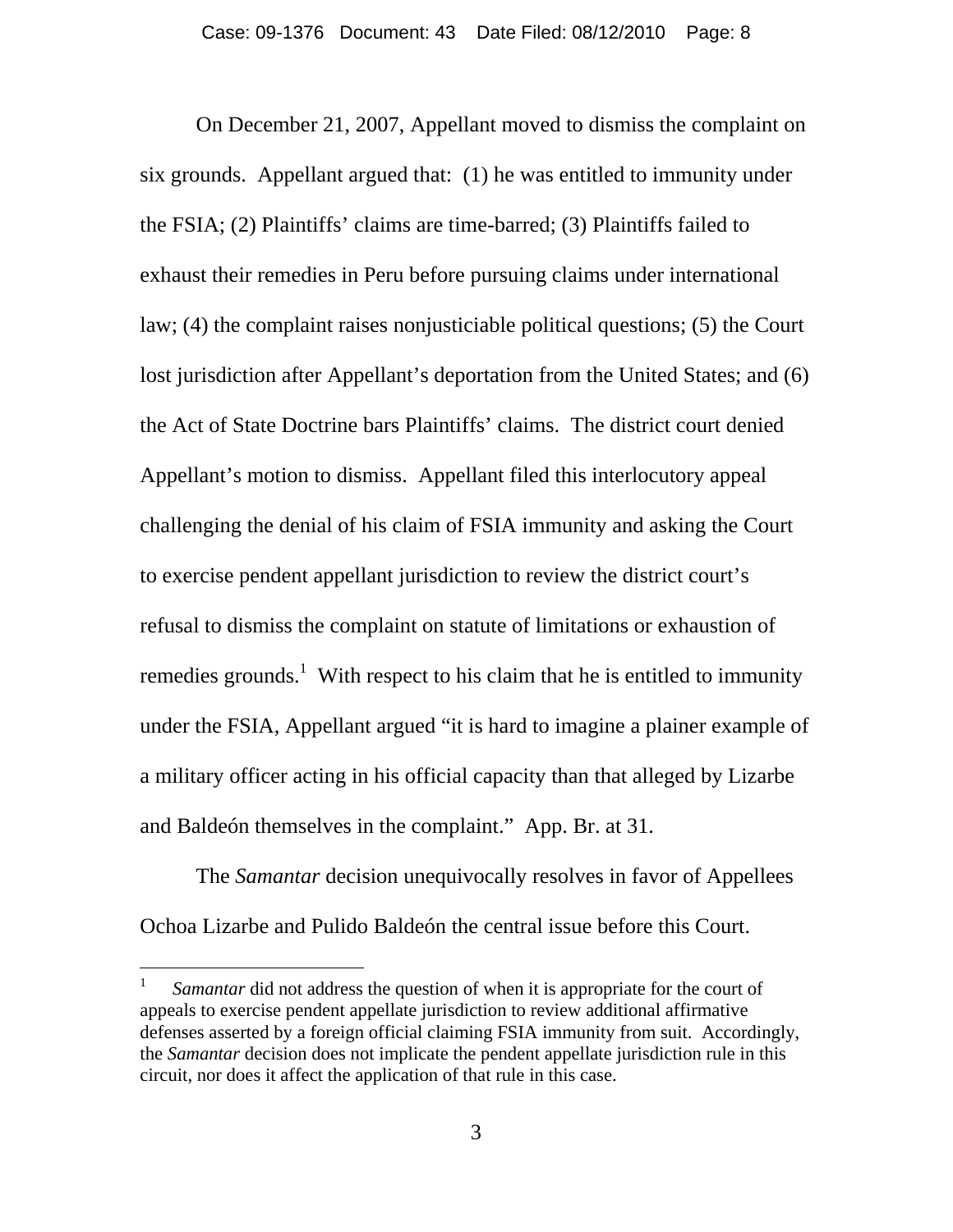Appellant, sued for acts allegedly committed in his official capacity as a Peruvian military officer, is not shielded from suit by the  $FSIA<sup>2</sup>$ 

### **ARGUMENT**

# **I. THE** *SAMANTAR* **COURT CONCLUDED THAT THE PLAIN LANGUAGE OF THE FSIA DOES NOT EXTEND IMMUNITY TO INDIVIDUALS.**

 The Supreme Court concluded that the plain language of the FSIA cannot be stretched to encompass individuals acting in their official capacity. The statute provides that "a *foreign state* shall be immune from the jurisdiction of the courts of the United States and of the States except as provided in the Act." 28 U.S.C. §1604 (emphasis added). Section 1603 of the FSIA goes on to define "foreign state" to mean "a political subdivision of a foreign state or an agency or instrumentality of a foreign state as defined in subsection (b). $\cdot$ <sup>3</sup> Appellant argues that he is an "agency or

-

<sup>2</sup> In the first case to confront this issue since the decision in *Samantar*, the Second Circuit remanded an individual foreign official's case to the district court on the grounds that, after *Samantar*, the FSIA cannot be interpreted to apply to individuals. *Carpenter v. Chile*, No. 09-3743-ev, 2010 WL 2558012 (2d Cir. June 28, 2010).

<sup>3</sup> Section 1603(b) defines an "agency or instrumentality of a foreign state" as "[A]ny entity—

<sup>(1)</sup> which is a separate legal person, corporate or otherwise, and

<sup>(2)</sup> which is an organ of a foreign state or political subdivision thereof, or a majority of whose shares or other ownership interest is owned by a foreign state or political subdivision thereof, and

<sup>(3)</sup> which is neither a citizen of a State of the United States as defined in section 1332(c) and (e) of this title [28 USCS § 1332(c) and (e)] nor created under the laws of any third country."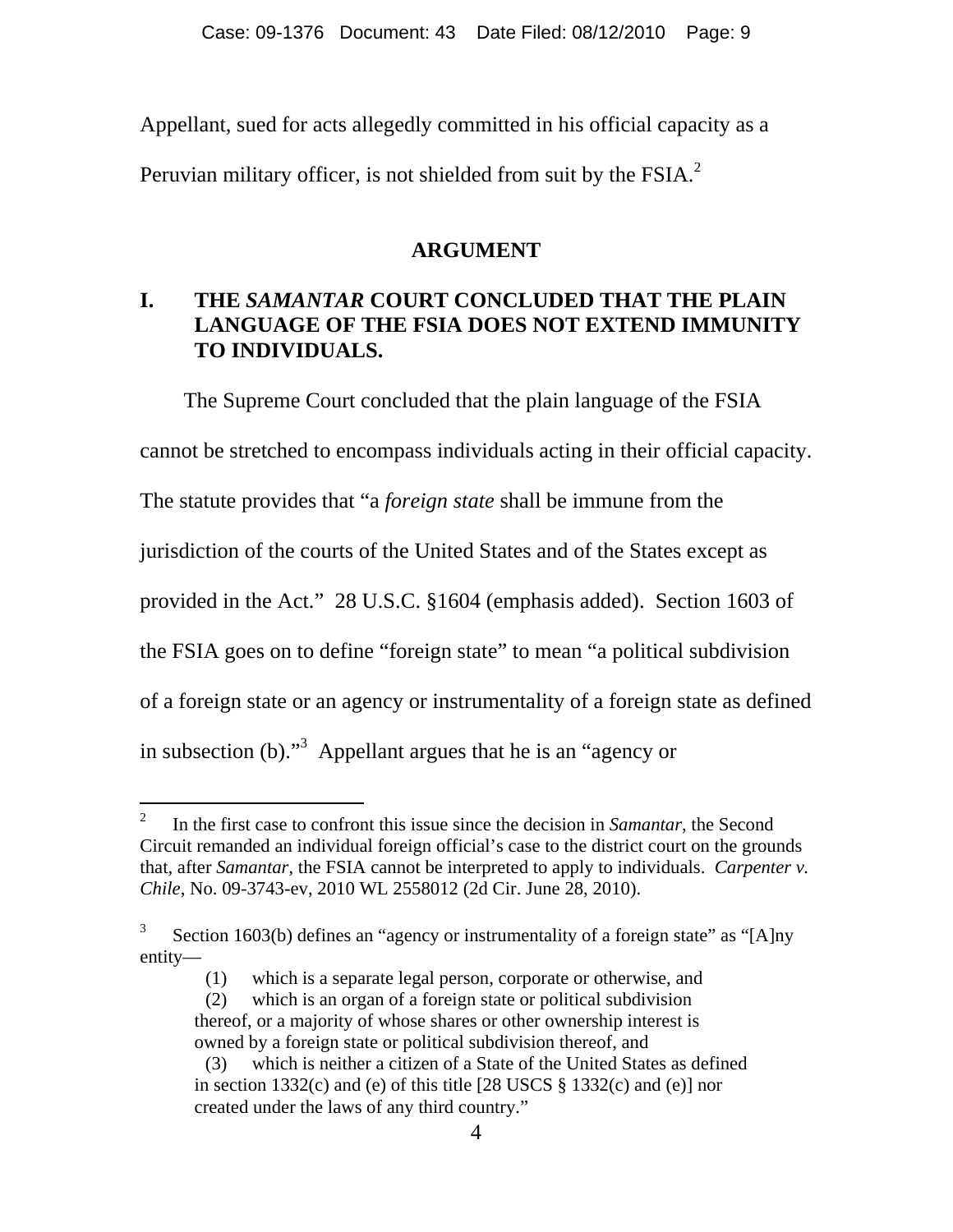instrumentality" of Peru. App. Br. at 11-14. As the *Samantar* Court concluded, however, the term "agency or instrumentality" refers to an organization, *not* an individual – not even an individual who claims to have been acting in an official capacity on behalf of the foreign state.

 In concluding that the text of the FSIA does not encompass individuals, the *Samantar* Court also dispensed with the argument Appellant Rivera Rondón makes here (App. Br. 11-15) that the criteria in §1603(b) defining "agency or instrumentality" should be considered illustrative, not exhaustive. The Court reasoned that even if the list is merely illustrative, "it still suggests that 'foreign state' does not encompass officials, because the types of defendants listed are all entities." 130 S. Ct. at 2287-88 (quoting *Russell Motor Car Co. v. United States*, 261 U. S. 514, 519 (1923) ("'[A] word may be known by the company it keeps.'")).

 Furthermore, the Court found it persuasive that Congress expressly included individual officials in other parts of the FSIA when it wanted to "count their acts as equivalent to those of the foreign state," thus suggesting that officials are not included within the unadorned term "foreign state." *Cf. Kimbrough v. United States*, 552 U. S. 85, 103 (2007)("'[D]rawing meaning from silence is particularly inappropriate. . . [when] Congress has shown that it knows how to [address an issue] in express terms.'"). 130 S. Ct. at 2288.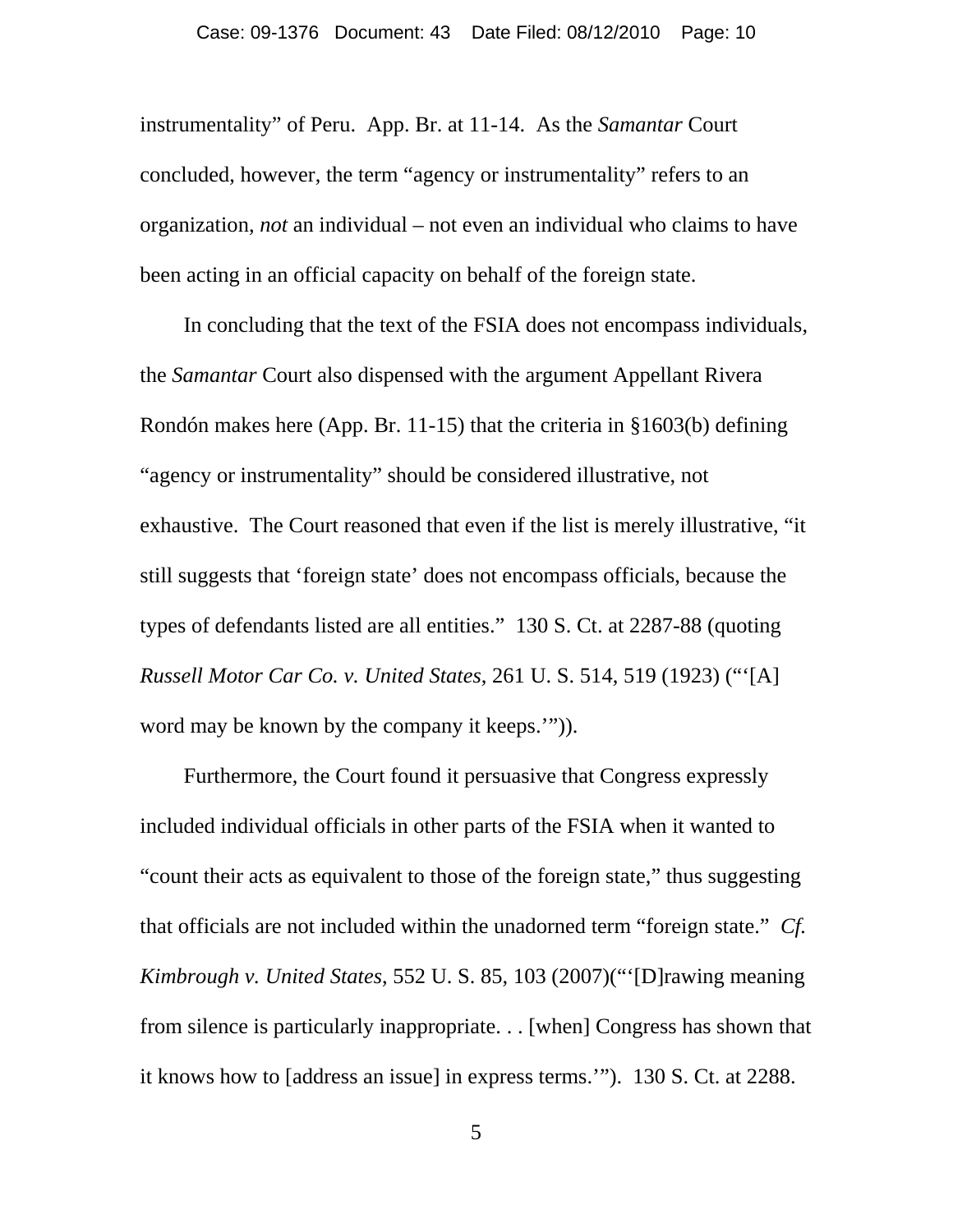For example, the Court explained that "Congress provided an exception from the general grant of foreign sovereign immunity for cases in which 'money damages are sought against a foreign state' for an injury in the United States 'caused by the tortious act or omission of that foreign state or of *any official or employee of that foreign state while acting within the scope of his office*.' §1605(a)(5) (emphasis added)." 130 S. Ct. at 2288. If Congress had intended the term "foreign state" to encompass individual officials, then it would not have been necessary for Congress to specifically refer to officials in this section. *Id.*

 Finally, other parts of the statute likewise compel the conclusion that individuals are not covered under the FSIA. For example, the sections governing service of process (§1698(a)) make no mention of individuals. The Court stated that "[a]lthough some of the methods listed could be used to serve individuals–for example, by delivery 'in accordance with an applicable international convention,'. . . the methods specified are at best very roundabout ways of serving an individual official." *Id.* 

As the Court concluded, "[r]eading the FSIA as a whole, there is nothing to suggest we should read 'foreign state' in §1603(a) to include an official acting on behalf of the foreign state, and much to indicate that this meaning was not what Congress enacted." *Id.* at 2289 Because there is no

6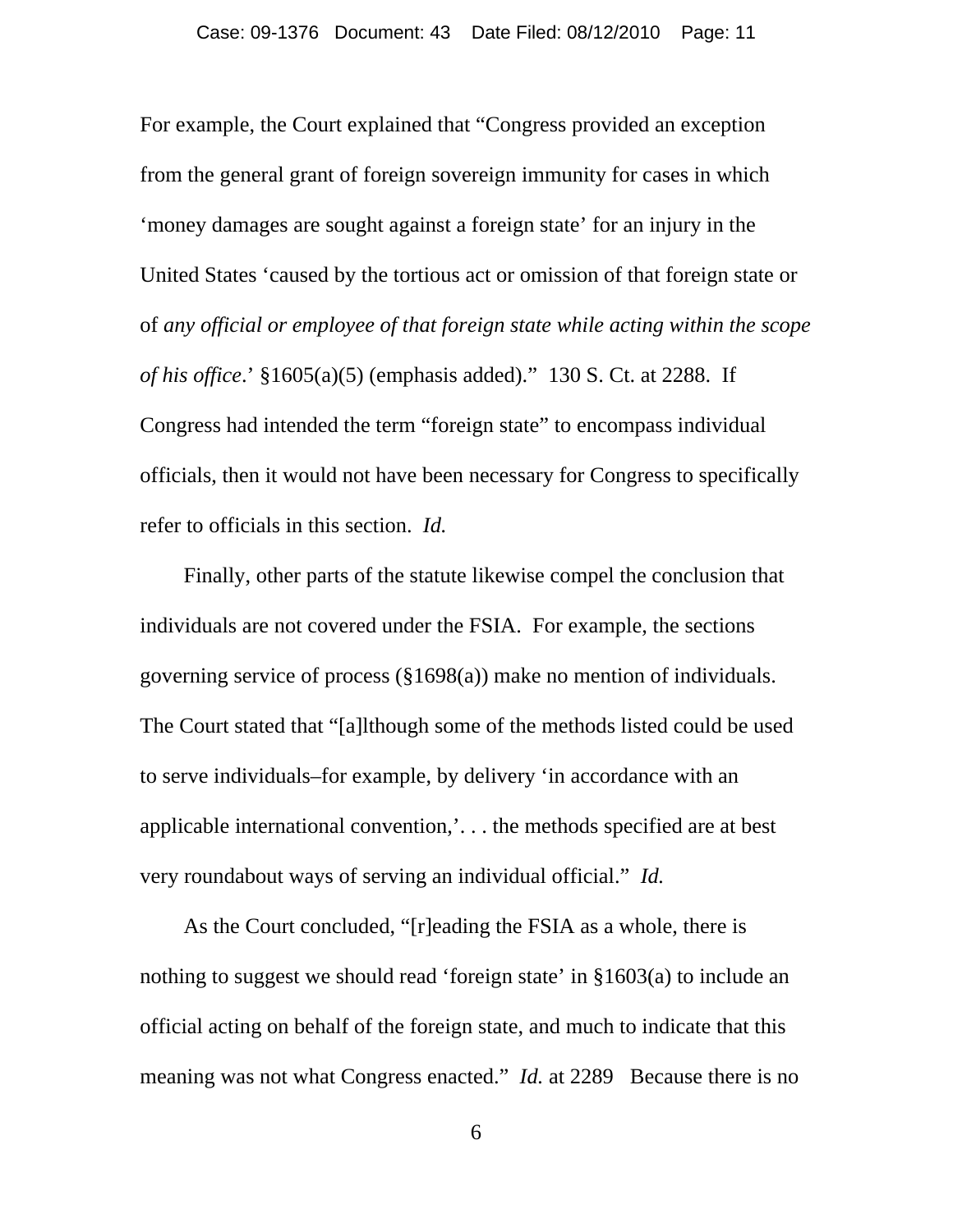basis in the text for finding that the term "foreign state" can be read to include officials under the FSIA, *Samantar* established that such persons are not entitled to immunity under the FSIA.

## **II. THE LEGISLATIVE HISTORY AND PURPOSE OF THE FSIA DEMONSTRATE THAT CONGRESS DID NOT INTEND TO INCLUDE INDIVIDUALS.**

In addition to relying on the text of the FSIA, the Court also found that the legislative history and purpose of the statute further demonstrate that Congress did not intend to extend immunity to individuals. The Court found it persuasive that the legislative history of the FSIA explicitly provides that it is not intended to address personal immunities: "'[t]he bill is not intended . . . to affect either diplomatic or consular immunity.'" *Id*. at 2289 n. 12 (quoting H.R. Rep. No. 94-1487 at 12 (1976)), *reprinted in* U.S.C.C.A.N. The Court explained that while Congress intended to codify state immunity, there was no evidence to suggest that it intended to codify individual immunity, and indeed, the evidence is to the contrary. *Id.* at 2291 n.18.

Furthermore, the Court reasoned that in light of the fact that Congress intended for the FSIA to "clarify the rules" for judges, it would hardly have made sense that Congress would have then "lump[ed] individual officials in with foreign states without so much as a word spelling out how and when individual officials are covered." *Id*. at 2291. Indeed, the Court noted that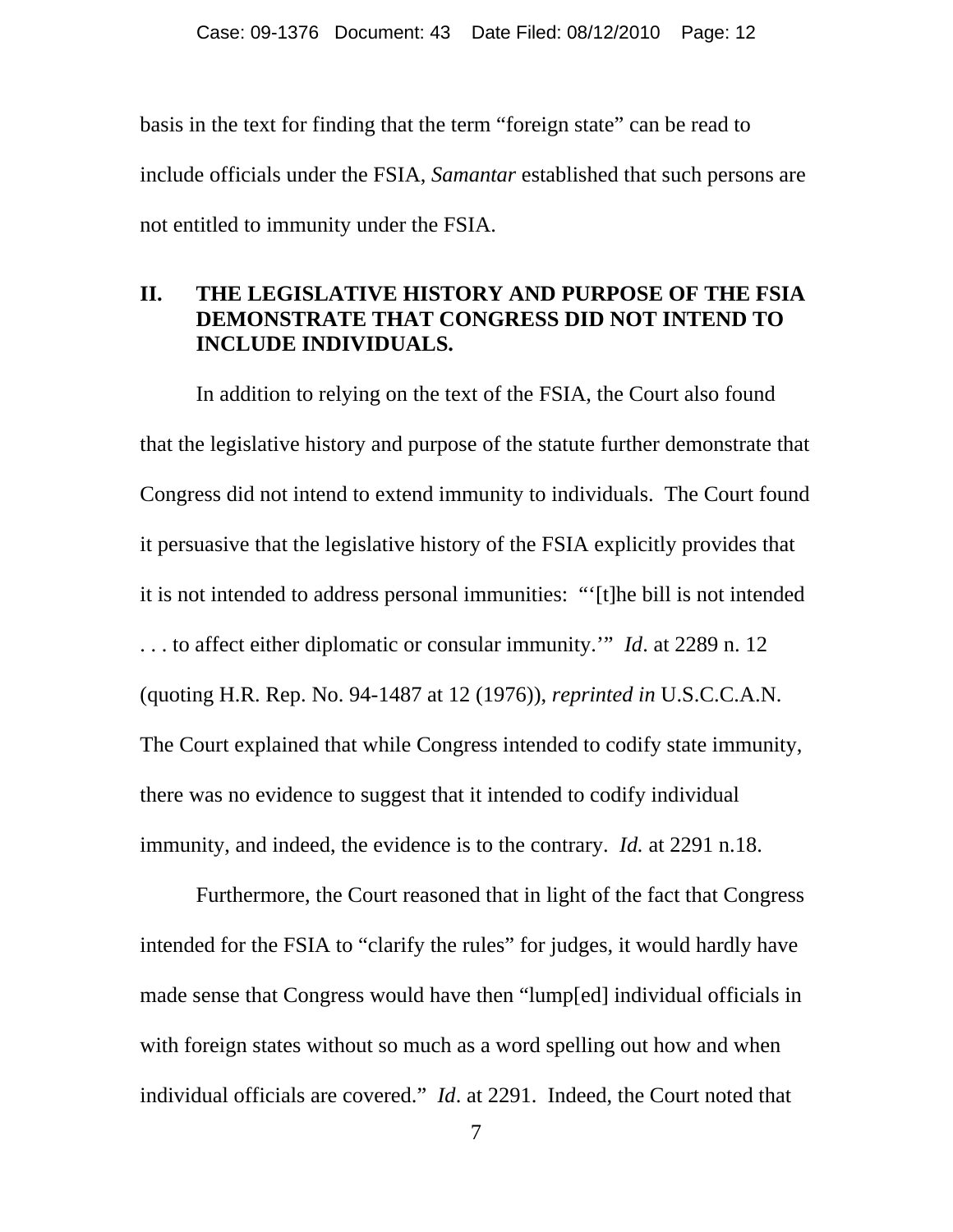the lower courts had adopted different and sometimes conflicting criteria for determining when an individual is entitled to immunity under the FSIA. While Appellant tries to make much of the fact that he was just a low level solider acting on orders from his superiors (App. Br. at 29), it is important to emphasize that the *Samantar* Court held that the FSIA does not cover immunity for *any* individual. Accordingly, Appellant's military rank has no bearing on the analysis. After this decision, it is beyond doubt that the FSIA does not cover individuals regardless of rank or status.

In deciding that the FSIA does not apply to individuals, the Court expressly rejected the same contention made by Appellant Rivera Rondón– that "excluding individuals from the statute will permit litigants to accomplish indirectly what the Act barred them from doing directly . . . [as] litigants could avoid immunity simply by recasting the form of their pleadings" as a suit against a foreign official rather than against the foreign state the official serves. App. Br. at 14, quoting *Chuidian v. Philippine National Bank*, 912 F.2d 1095, 1102. (9th Cir. 1990). The Court catalogued several reasons why its interpretation of the Act is not affected "by the risk that plaintiffs may use artful pleading to attempt to select between application of the FSIA or the common law." *Samantar,* 130 S. Ct. at 2292. Significantly, the Court explained, its interpretation of the FSIA does not

8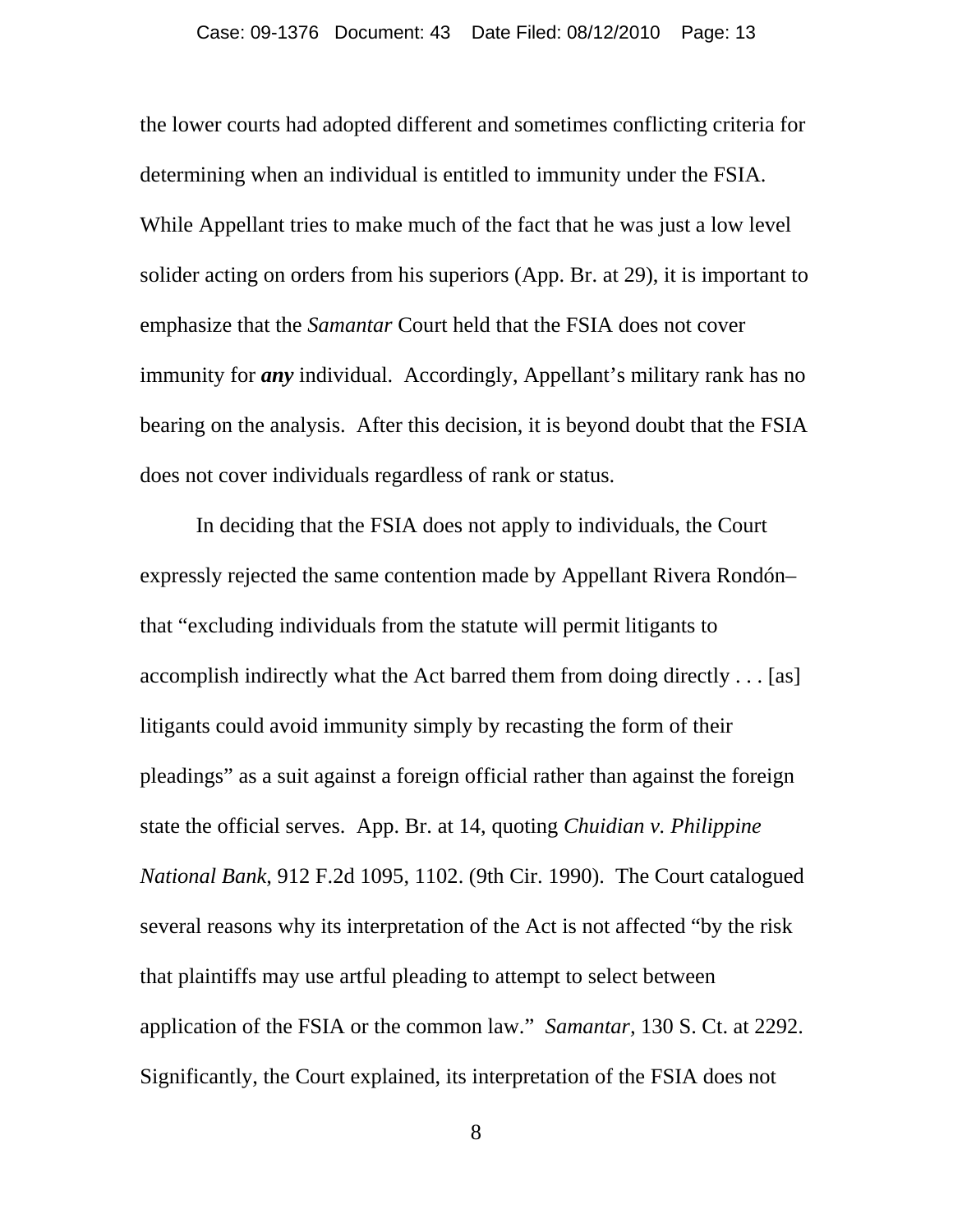allow plaintiffs simply to substitute an individual defendant who lacks FSIA immunity for the state because "not every suit can be successfully pleaded against an individual official alone." *Id*.

The Court noted that when the state is the real party in interest, a case against an individual official could be treated as a case against the state, and thus it is the immunity of the state, not the individual, that would govern the case. *Id.* (citing *Kentucky v. Graham*, 473 U.S. 159, 166 (1985)). Similarly, lawsuits against individual officials could be dismissed where the state is a necessary party that could not, because of immunity, be joined pursuant to Fed. R. Civ. P. 19(a)(1)(b). *Id.* (citing *Republic of Philippines v. Pimentel*, 553 U.S. 851, 867 (2008)). In sum, the Court's rationale for holding that the FSIA does not apply to individuals lays to rest Appellant's claim of immunity under the FSIA.

## **III. THIS COURT NEED NOT ADDRESS THE ISSUE OF WHETHER** *FORMER* **OFFICIALS ARE ENTITLED TO IMMUNITY.**

 In deciding that the FSIA does not apply to individuals, the Supreme Court expressly explained that it did not need to consider the narrower issue of whether *former* officials are covered by the FSIA. "As an alternative basis for its decision, the Court of Appeals held that even if a current official is covered by the FSIA, a former official is not. *See* [*Samanatar*] 552 F.3d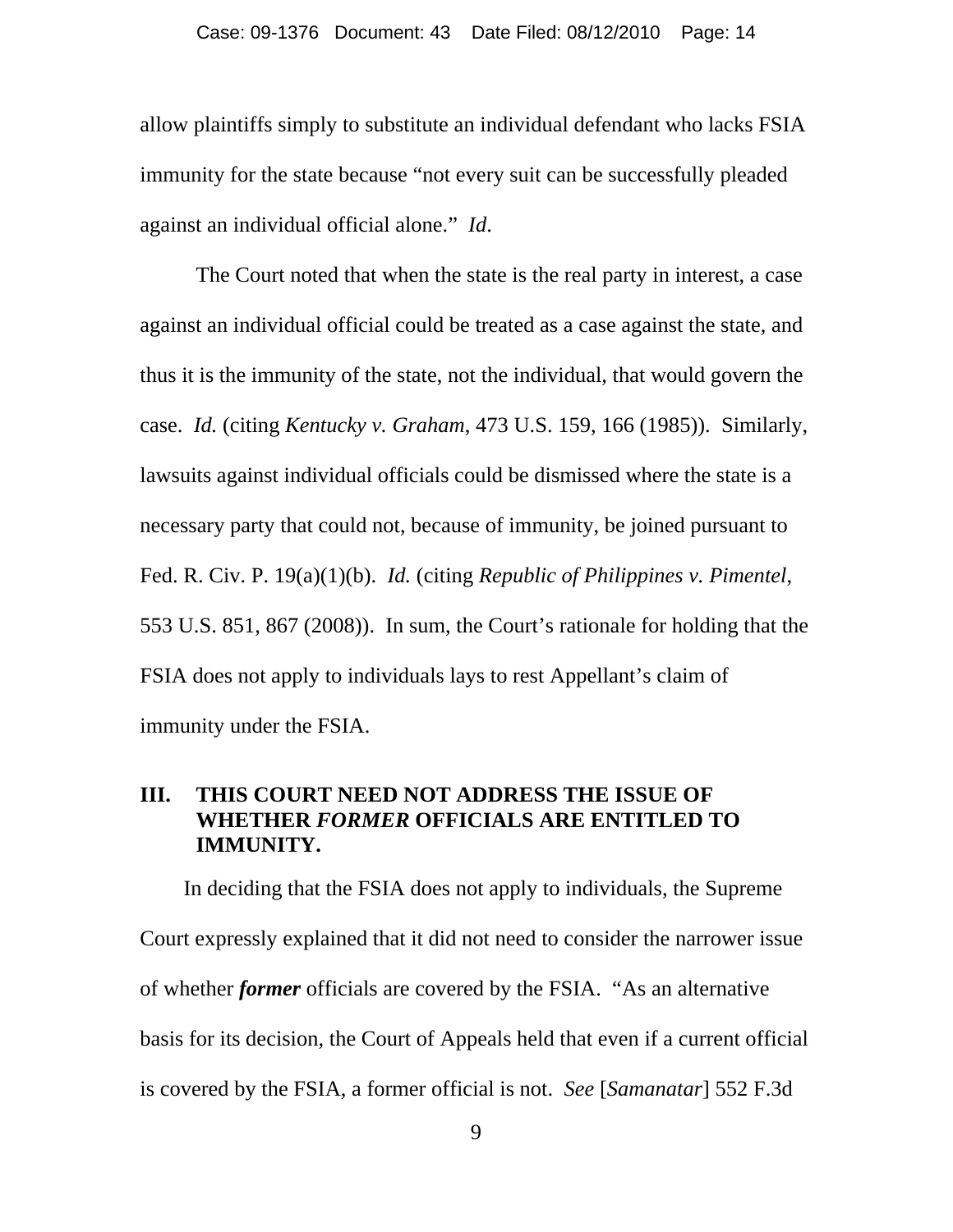at 381-383. Because we agree with the Court of Appeals on its broader ground that individual officials are not covered by the FSIA, petitioner's status as a former official is irrelevant to our analysis." *Id.* at 2284 n.5.

 Thus, under the *Samantar* decision – all officials, current and former – are precluded from using the FSIA as a shield against lawsuits in the United States. For this reason, Appellant's argument that former officials are entitled to immunity is unavailing.

## **IV. APPELLANT WAIVED THE DEFENSE OF NON-STATUTORY OFFICIAL IMMUNITY BY NOT RAISING THE ISSUE AT THE DISTRICT COURT.**

Although the *Samantar* Court remanded to the district court and noted that the defendant in that case is free to pursue his defense based on common law immunity, Appellant Rivera Rondón is not entitled to the same outcome here. In *Samantar*, the defendant had raised common law immunity in his motion to dismiss the complaint. Here, by contrast, Appellant Rivera Rondón did not raise common law immunity as a ground for dismissal. In keeping with relevant case law, he has waived that defense.

It is well settled that a defense that the court lacks personal jurisdiction is waived if not asserted as part of a Rule 12 motion to dismiss. Fed. R. Civ. P. Rule  $12(g)(2)$  states that "a party that makes a motion under this rule must not make another motion under this rule raising a defense or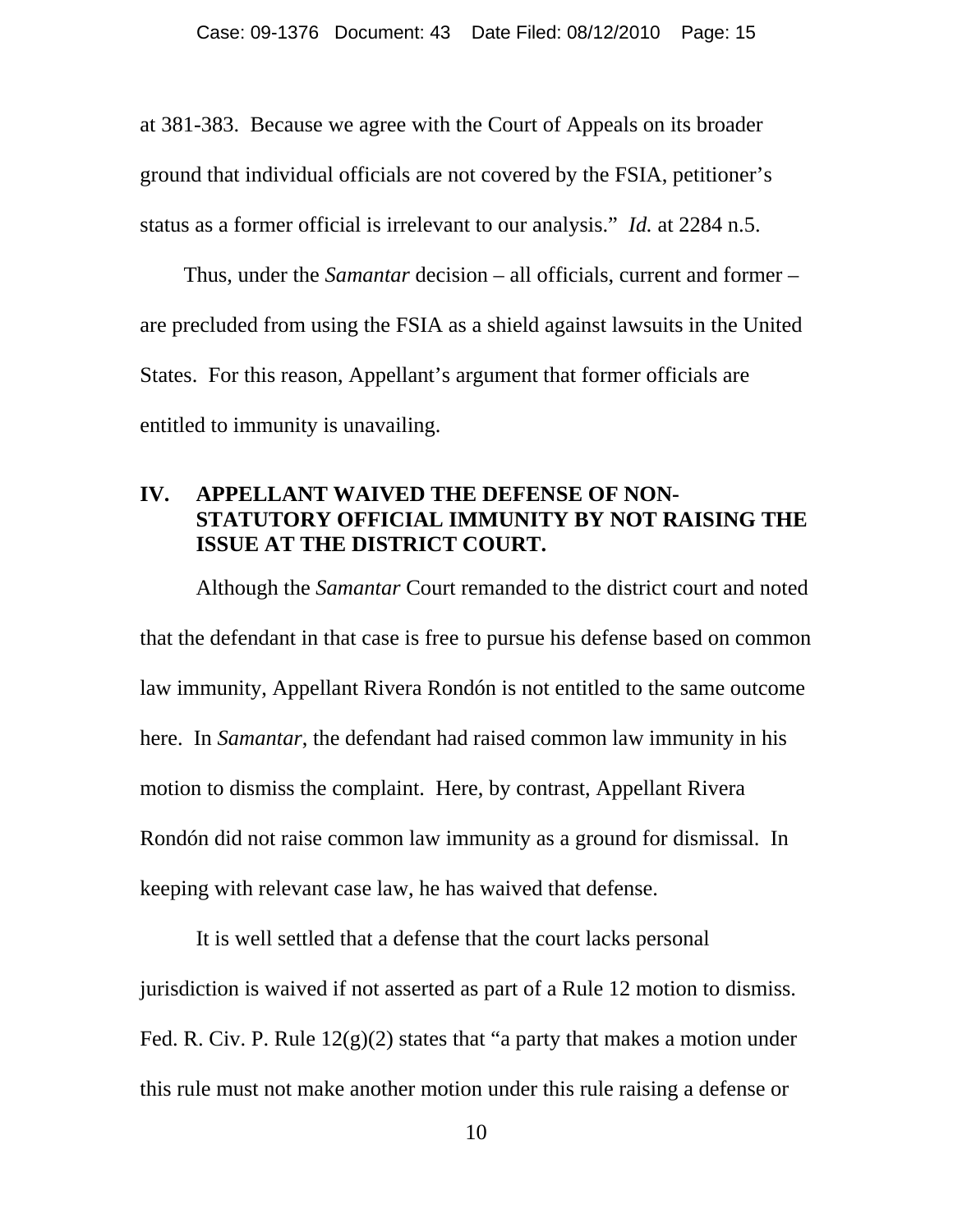objection that was available to the party but omitted from its earlier motion." Rule 12 (h)(1)(A) provides that "[a] party waives any defense listed in Rule  $12(b)(2)-(5)$  by ... omitting it from a motion in the circumstances described in Rule  $12(g)(2)$ ."

In an analogous case, *Foremost-McKesson, Inc. v. Islamic Republic of Iran*, Iran's Rule 12(b) motion to dismiss did not mention non-FSIA grounds for attacking personal jurisdiction and instead was based solely on statutory grounds. On appeal, Iran contended that it also lacked sufficient contacts with the United States to support the exercise of *in personam* jurisdiction consistent with due process. 905 F.2d 438 (D.C. Cir. 1990). The D.C. Circuit held that Iran waived non-FSIA grounds for challenging jurisdiction by not raising the issue below. *Id*. at 453 ("[C]laims regarding defects in personal jurisdiction are waived if not raised.").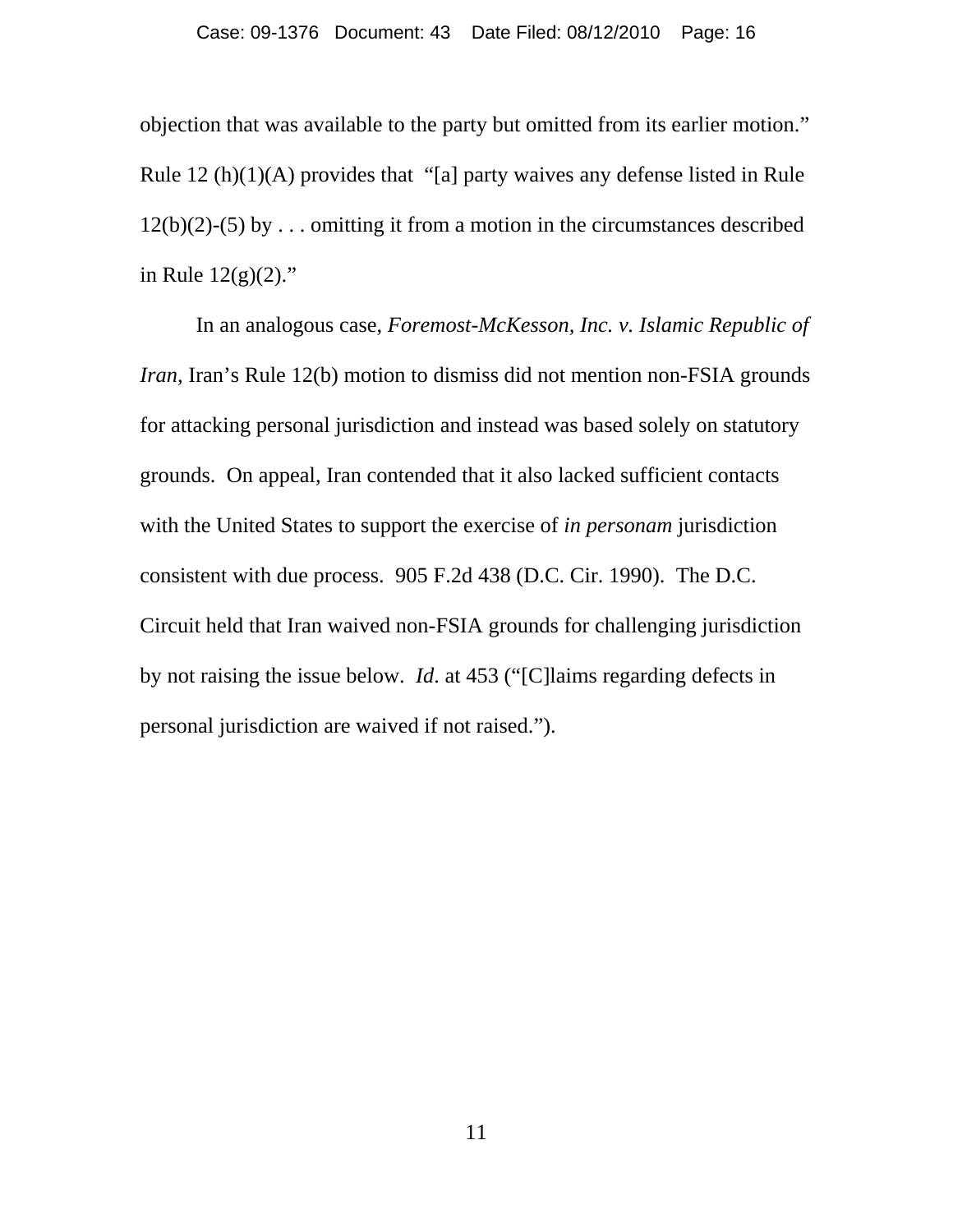### **CONCLUSION**

For the foregoing reasons, the Supreme Court's decision in *Samantar* requires affirmance of the district court's denial of Appellant Rivera Rondón's motion to dismiss and remand of the case to the district court for further proceedings.

Respectfully submitted,

 $\sqrt{s/2}$ 

Mark N. Bravin Morgan, Lewis & Bockius, LLP 1111 Pennsylvania Avenue, N.W. Washington, D.C. 20004 202.739.3000 202.739.3001 Facsimile mbravin@morganlewis.com

OF COUNSEL

 Natasha Fain Center For Justice & Accountability 870 Market Street, Suite 688 San Francisco, CA 94102 415.544.0444 415.544.0456 Facsimile nfain@cja.org

August 12, 2010 Counsel for Appellees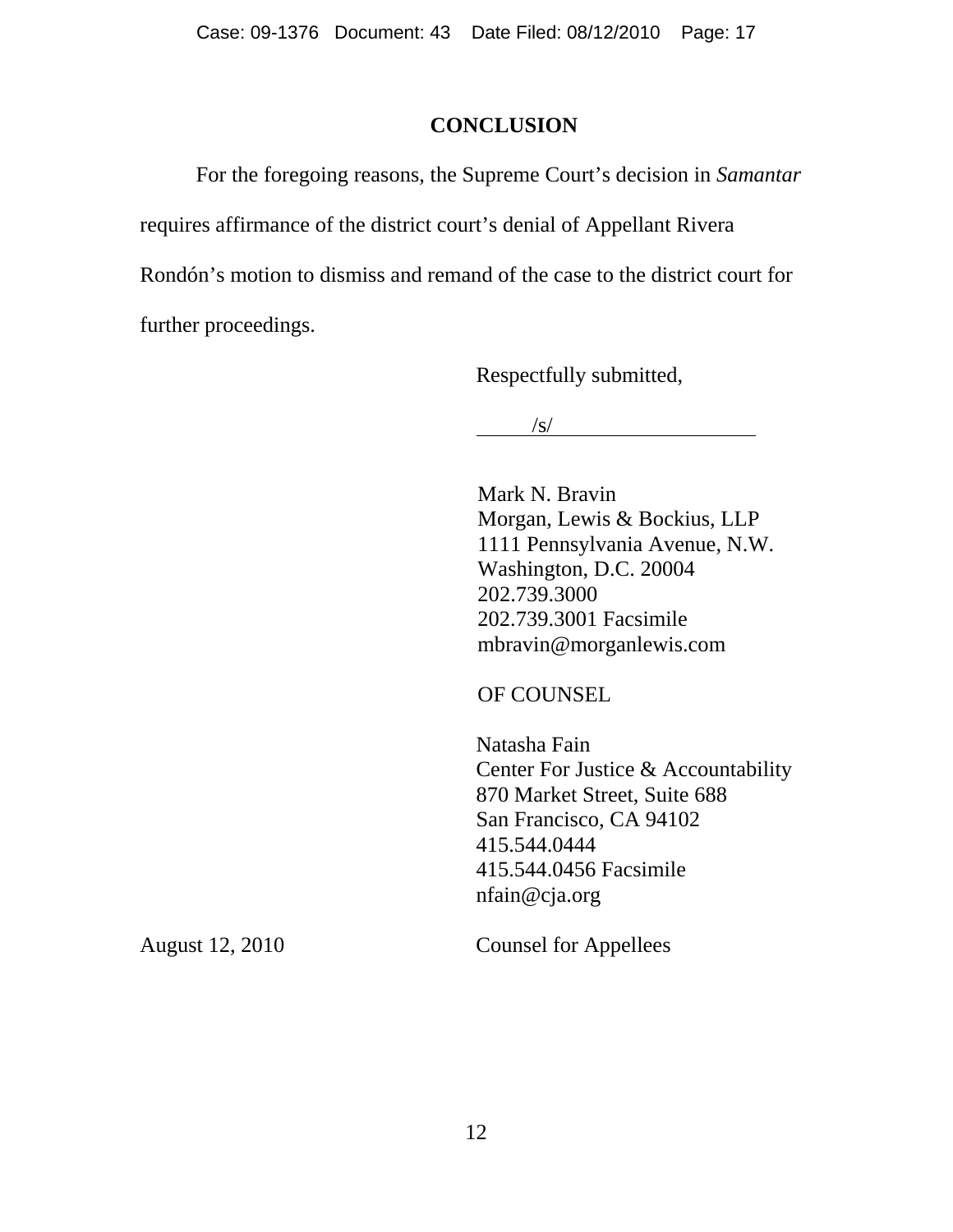# **CERTIFICATE OF COMPLIANCE**

This brief complies with the Court's order of June 10, 2010 because it contains no more than fifteen pages.

I understand that a material misrepresentation can result in the Court's striking the brief and imposing sanctions.

> $/$ s/ Mark N. Bravin